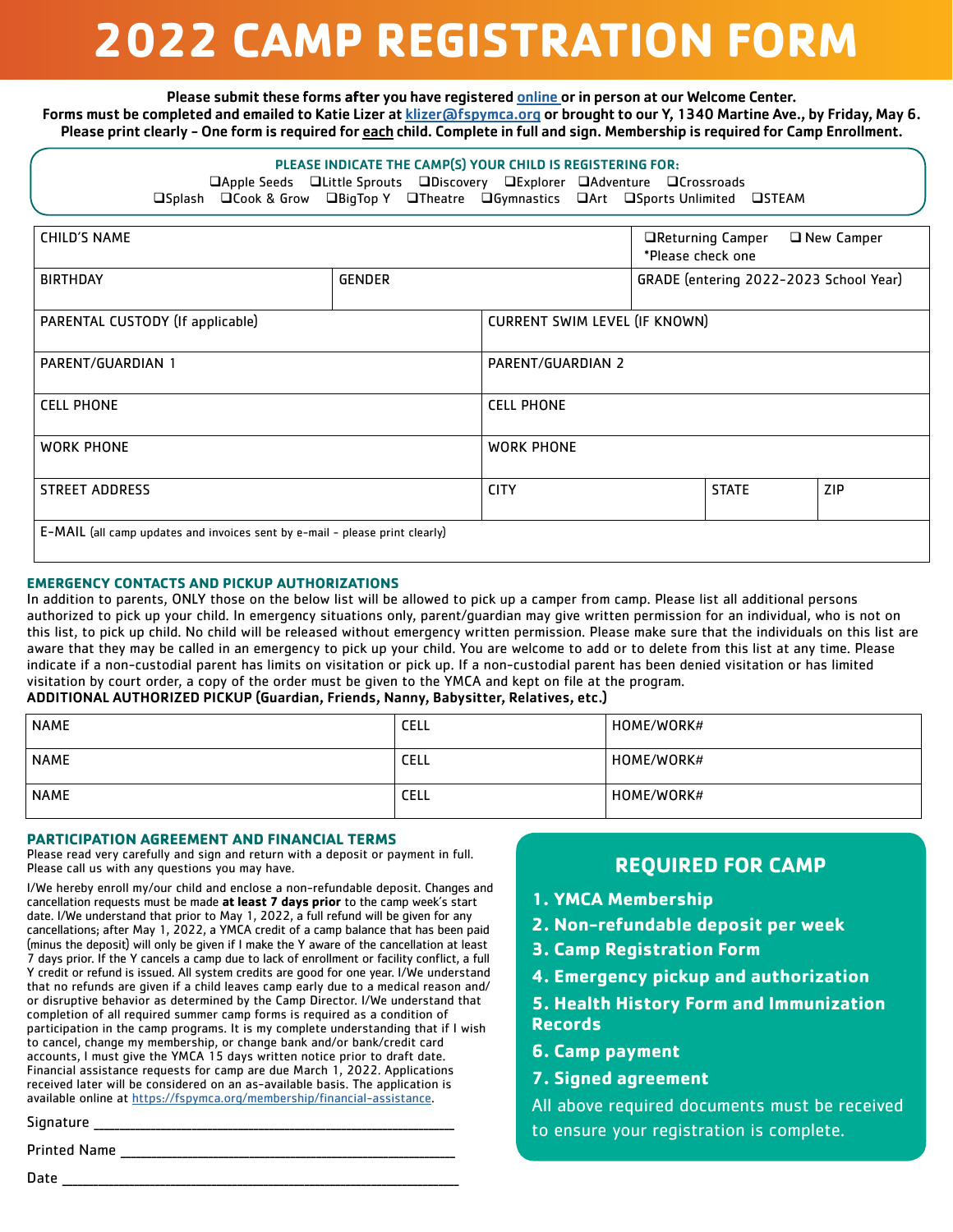# **CAMP HEALTH HISTORY FORM**

|                             |  | PLEASE INDICATE THE CAMP(S) YOUR CHILD IS REGISTERING FOR:                |  |                                                                                                                              |                                                                                                                                   |
|-----------------------------|--|---------------------------------------------------------------------------|--|------------------------------------------------------------------------------------------------------------------------------|-----------------------------------------------------------------------------------------------------------------------------------|
|                             |  | □Apple Seeds □Little Sprouts □Discovery □Explorer □Adventure □Crossroads  |  |                                                                                                                              |                                                                                                                                   |
|                             |  |                                                                           |  | □Splash □Cook & Grow □BigTop Y □Theatre □Gymnastics □Art □Sports Unlimited □STEAM                                            |                                                                                                                                   |
|                             |  |                                                                           |  |                                                                                                                              |                                                                                                                                   |
|                             |  |                                                                           |  | This section is required for your camper's care and is mandated by the State of NJ and the ACA to be completed in full.      |                                                                                                                                   |
|                             |  |                                                                           |  |                                                                                                                              |                                                                                                                                   |
|                             |  |                                                                           |  |                                                                                                                              |                                                                                                                                   |
|                             |  |                                                                           |  | Current Medical, Mental or Psychological Condition pertinent to routine care of camper including any current treatment/care: |                                                                                                                                   |
|                             |  |                                                                           |  |                                                                                                                              |                                                                                                                                   |
|                             |  | Please describe any past medical treatment that this camper has received: |  |                                                                                                                              |                                                                                                                                   |
|                             |  |                                                                           |  |                                                                                                                              |                                                                                                                                   |
|                             |  |                                                                           |  |                                                                                                                              |                                                                                                                                   |
|                             |  |                                                                           |  |                                                                                                                              |                                                                                                                                   |
|                             |  |                                                                           |  |                                                                                                                              | If medications need to be taken during the day you must complete a Medication Authorization Form and submit to the camp director. |
|                             |  |                                                                           |  |                                                                                                                              |                                                                                                                                   |
|                             |  |                                                                           |  |                                                                                                                              |                                                                                                                                   |
| <b>CAMPER IMMUNIZATIONS</b> |  |                                                                           |  |                                                                                                                              | Parents please indicate the complete date for each below or have your doctor's office fax records within 2 weeks                  |
| DPT/DPaT – 1                |  | DPT/DPaT - 3                                                              |  | $OPV/IPV - 1$                                                                                                                |                                                                                                                                   |
| DPT/DPaT - 2                |  | DPT/DPaT - 4                                                              |  | $OPV/IPV - 2$                                                                                                                |                                                                                                                                   |

| DPT/DPaT – 2                                | DPT/DPaT - 4      | OPV/IPV - 2       |
|---------------------------------------------|-------------------|-------------------|
| Influenza (Hib)                             | Chicken Pox/Vrx.  | $OPV/IPV - 3$     |
| Hepatitis B - 1                             | Hepatitis B - 2   | Hepatitis 3       |
| Children 6+ are required to have MMR shots: | Measles (MMR) - 1 | Measles (MMR) - 2 |

No child will be able to attend camp without a completed and signed Registration/Health History Form/Asthma treatment plan. A separate " Food Allergy & Anaphylaxis Emergency Care Plan" and "Asthma Treatment Plan is available online at [fspymca.org/camp](https://fspymca.org/camp).

#### **REGISTRATION RELEASE**

I am aware of all camp activities and allow my child to participate fully unless otherwise noted above. I hereby certify that my child named herein is in normal health and capable of safely participating in camp activities including swimming and field trips. I indemnify and hold harmless the YMCA, any officer, volunteer or employee of the YMCA and all involved with the YMCA camps from liability for any harm that befalls my child as a result of participation in YMCA camp. I consent that photographs and video taken of him or her are the property of the Fanwood-Scotch Plains YMCA and may be reproduced and publicized as the YMCA desires, free of claims on my part. In case of illness or emergency, I authorize the Camp Director or trained and certified personnel to provide first aid care or secure the services of a doctor if necessary. I understand that medical information and personal data will be used only in camp, when necessary, to protect a child's well being. I agree to adhere to all camp policies listed in the brochure. I understand that participant's membership must remain current during all sessions attended. By signing below I agree to pay the balance of the camp fees in full on or before the payment due dates.

Registration not valid without signature. By signing below I acknowledge and accept the above stated release and the Fanwood-Scotch Plains YMCA camp policies.

\_\_\_\_\_\_\_\_\_\_\_\_\_\_\_\_\_\_\_\_\_\_\_\_\_\_\_\_\_\_\_\_\_\_\_\_\_\_\_\_\_\_\_\_\_\_\_\_\_\_\_\_\_\_\_\_\_\_ \_\_\_\_\_\_\_\_\_\_\_\_\_\_\_\_\_\_\_\_\_\_\_\_\_\_\_\_\_\_\_\_

Parent/Guardian Signature **Date** Date

Every year the Fanwood-Scotch Plains YMCA helps more than 200 families afford childcare, camp, family memberships and other rewarding and necessary programs for their own development. Your contribution can help families experience the magic of camp!

I would like to pledge the following amount to a family in need: q \$50 q \$100 q1 week of Camp (\$328) q Other \$\_\_\_\_\_\_

PAYMENT METHOD (If paying by check/cash, speak to the camp director)

Credit / Debit Card (Circle One) - must already be on file at the YMCA  $\Box$ VISA  $\Box$ AMEX  $\Box$  Mastercard  $\Box$  Discover

Name on Card

Card# last 4 digits \_\_\_\_\_\_\_\_\_\_\_\_\_\_\_\_\_ Expiration Date: \_\_\_\_\_\_

By providing my signature below I authorize the Fanwood-Scotch Plains YMCA to charge my credit card on the following dates for the balance due:

| Week 1 due June 6  | Week 6 due July 11 |
|--------------------|--------------------|
| Week 2 due June 14 | Week 7 due July 18 |
| Week 3 due June 20 | Week 8 due July 25 |
| Week 4 due June 27 | Week 9 due Aug. 1  |
| Week 5 due July 4  |                    |
|                    |                    |

Sign \_\_\_\_\_\_\_\_\_\_\_\_\_\_\_\_\_\_\_\_\_\_\_\_\_\_\_\_\_\_\_\_\_\_\_\_\_\_\_\_\_\_\_\_\_\_\_\_\_\_\_\_\_ Date \_\_\_\_\_\_\_\_\_\_\_\_\_\_\_\_\_\_\_\_\_\_\_\_\_\_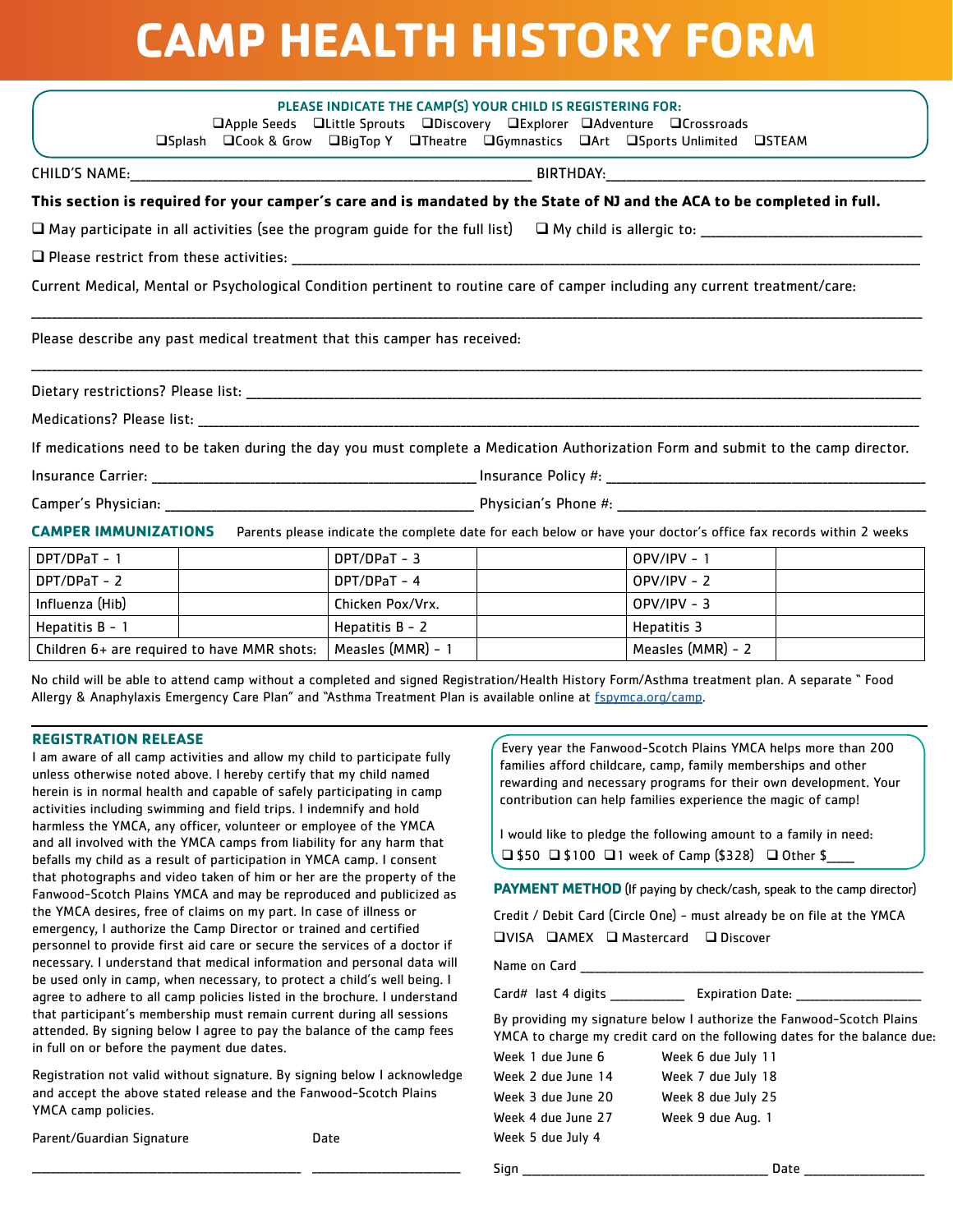# **2022 SUMMER DAY CAMP REGISTRATION CHECKLIST**

Please submit the registration checklist along with your Registration and Healthy History Forms. Forms must be completed and emailed to Katie Lizer at klizer@fspymca.org or brought to our Y, 1340 Martine Ave. by Friday, May 6. Please print clearly - One form is required for each child.

CHILD'S NAME\_\_\_\_\_\_\_\_\_\_\_\_\_\_\_\_\_\_\_\_\_\_\_\_\_\_\_\_\_\_\_\_\_\_\_\_\_\_\_\_\_\_\_\_\_\_\_\_\_\_\_\_\_\_\_\_\_\_\_\_\_\_\_\_\_\_\_\_\_\_

PHONE NUMBER\_\_\_\_\_\_\_\_\_\_\_\_\_\_\_\_\_\_\_\_\_\_\_\_\_\_\_\_\_\_\_\_\_\_\_\_\_\_\_\_\_\_\_\_\_\_\_\_\_\_\_\_\_\_\_\_\_\_\_\_\_\_\_\_\_\_\_

| <b>CAMP WEEKS</b> | <b>DATES</b>   | <b>CAMP WEEKS</b> | <b>DATES</b>        |
|-------------------|----------------|-------------------|---------------------|
| Week 1            | June 27-July 1 | Week 6            | August 1-5          |
| Week 2            | July 5-8       | Week 7            | August 8-12         |
| Week 3            | July 11-15     | Week 8            | <b>August 15-19</b> |
| Week 4            | July 18-22     | Week 9            | <b>August 22-26</b> |
| Week 5            | July 25-29     |                   |                     |

| <b>CAMP</b>                                                         | <b>AGES</b>                            | <b>LOCATION</b>                                  | <b>WEEKS</b>                                                                          |                                                                          | <b>RATE</b>                                                          | <b>EXTENDED</b><br><b>CARE</b><br>(per week rate)                                             |
|---------------------------------------------------------------------|----------------------------------------|--------------------------------------------------|---------------------------------------------------------------------------------------|--------------------------------------------------------------------------|----------------------------------------------------------------------|-----------------------------------------------------------------------------------------------|
| <b>APPLE SEEDS</b><br><b>TODDLER PLUS</b><br>9am-11:30am<br>M, W, F | $2.5 - 3$                              | <b>FSPY</b>                                      | $\Box$ WEEK 1<br>$\Box$ WEEK 2<br>$\Box$ WEEK 3<br>□ WEEK 4<br><b>DWEEK 5</b>         | $\square$ WEEK 6<br>$\Box$ WEEK 7<br><b>D</b> WEEK 8<br><b>DWEEK 9</b>   | $\square$ \$150<br><b>PER WEEK</b><br>(WEEK 2)<br>\$120)             | N/A                                                                                           |
| <b>LITTLE</b><br><b>SPROUTS</b><br>9am-1:00pm<br>$M-F$              | $4 - 5$                                | <b>FSPY</b>                                      | $\Box$ WEEK 1<br>$\Box$ WEEK 2<br>$\Box$ WEEK 3<br>$\Box$ WEEK 4<br><b>DWEEK 5</b>    | $\square$ WEEK 6<br>$\Box$ WEEK 7<br>$\Box$ WEEK 8<br>$\Box$ WEEK 9      | $\square$ \$240<br><b>PER WEEK</b><br>(WEEK <sub>2</sub> :<br>\$192) | N/A                                                                                           |
| <b>DISCOVERY</b><br><b>CAMP</b><br>9am-4pm<br>$M-F$                 | Entering<br>Kindergarten<br>Only       | <b>FSPY</b>                                      | $\Box$ WEEK 1<br>$\Box$ WEEK 2<br>$\Box$ WEEK 3<br>$\Box$ WEEK 4<br>$\Box$ WEEK 5     | $\square$ WEEK 6<br>$\square$ WEEK 7<br><b>D</b> WEEK 8<br>$\Box$ WEEK 9 | $\square$ \$328<br>PER WEEK<br>(WEEK <sub>2</sub> :<br>\$263)        | □ BEFORE CARE (7-9AM): \$74<br>(WEEK 2: \$60)<br>□ AFTER CARE (4-6PM): \$74<br>(WEEK 2: \$60) |
| <b>EXPLORER</b><br><b>CAMP</b><br>9am-4pm<br>$M-F$                  | Entering 1st,<br>2nd & 3rd<br>Grades   | <b>SPF SCHOOL</b><br><b>TBD</b>                  | $\Box$ WEEK 1<br>$\square$ WEEK 2<br>$\Box$ WEEK 3<br>$\Box$ WEEK 4<br><b>DWEEK 5</b> | $\square$ WEEK 6<br>$\square$ WEEK 7<br><b>DWEEK8</b><br>$\Box$ WEEK 9   | □ \$340<br><b>PER WEEK</b><br>(WEEK 2)<br>\$272)                     | □ BEFORE CARE (7-9AM): \$74<br>(WEEK 2: \$60)<br>□ AFTER CARE (4-6PM): \$74<br>(WEEK 2: \$60) |
| <b>ADVENTURE</b><br><b>CAMP</b><br>$9am-4pm$<br>$M-F$               | Entering 4th,<br>5th & 6th<br>Grades   | <b>TERRILL</b><br><b>MIDDLE</b><br><b>SCHOOL</b> | $\Box$ WEEK 1<br>$\Box$ WEEK 2<br>$\Box$ WEEK 3<br>$\Box$ WEEK 4<br><b>DWEEK 5</b>    | $\Box$ WEEK 6<br>$\Box$ Week 7<br>$\Box$ Week 8<br>$\Box$ WEEK 9         | □ \$355<br><b>PER WEEK</b><br>(WEEK 2)<br>\$284)                     | □ BEFORE CARE (7-9AM): \$74<br>(WEEK 2: \$60)<br>□ AFTER CARE (4-6PM): \$74<br>(WEEK 2: \$60) |
| <b>CROSSROADS</b><br><b>CAMP</b><br>9am-4pm<br>$M-F$                | Entering 7th,<br>8th and 9th<br>Grades | <b>TERRILL</b><br><b>MIDDLE</b><br><b>SCHOOL</b> | $\Box$ WEEK 1<br>$\Box$ WEEK 2<br>$\Box$ WEEK 3<br>$\Box$ WEEK 4<br>$\Box$ WEEK 5     | $\square$ WEEK 6<br>$\Box$ Week 7<br>$\Box$ WEEK 8<br>$\square$ WEEK 9   | □ \$435<br><b>PER WEEK</b><br>(WEEK <sub>2</sub> :<br>\$348)         | □ BEFORE CARE (7-9AM): \$74<br>(WEEK 2: \$60)<br>□ AFTER CARE (4-6PM): \$74<br>(WEEK 2: \$60) |

**Please turn over for our Specialty Camp Registration Checklist.**